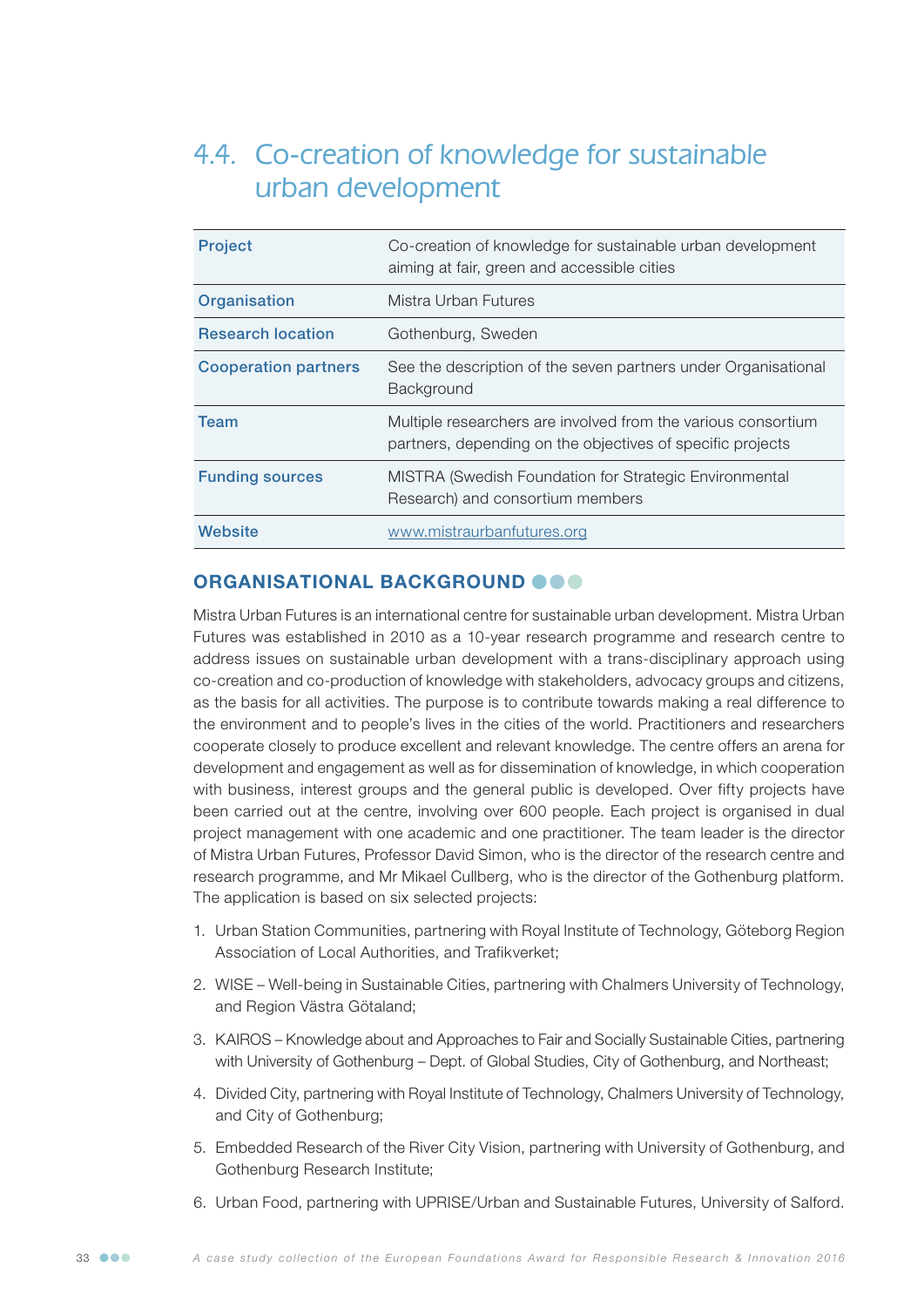Projects are performed within the Gothenburg Consortium, which is a result of the Mistra call in 2009. A total of seven main partners have the role of founder and funder of the consortium. These are Chalmers University of Technology (host of the consortium), University of Gothenburg, City of Gothenburg (Public authority), Region Västra Götaland (Regional parliament), Gothenburg Region Association of Local Authorities (Association of local municipalities surrounding Gothenburg), County Administrative Board of Västra Götaland (National government authority with regional jurisdiction), and IVL Swedish Environmental Research Institute (National research institute in the sustainable society and building sector).

Following the "local interaction platforms" in Gothenburg, similar platforms are being formed in Greater Manchester (UK), Kisumu (Kenya), and Cape Town (South Africa).

#### **FUNDING OOO**

The Consortium partner submitted a proposal as a response to the call from Mistra in 2009. The programme is funded jointly by Mistra, the Swedish Foundation for Strategic Environmental Research, and a Gothenburg consortium of two universities, four public bodies including the City of Gothenburg and the region, and an environmental research organisation. Since that time all partners have contributed financially to the Mistra funding on a "matched" basis which includes both cash and funding in kind in the form of time for employees and officials to actively take part in and work on the projects.

## PROBLEM BEING ADDRESSED **@@@**

Cities are among the most complex systems on the planet. They involve social structures, laws, people, ecosystems, built environments and cultures. They are ever-changing and firmly rooted in their local context. New cities are emerging and many existing cities are becoming larger as the world is undergoing increasing urbanisation. The majority of the world's population lives in urban areas and according to the UN 66 % of the world's population are predicted to be living in urban areas by 2050. This means that more city space is needed in the next thirty years which requires adaptations to address complex social challenges. Cities should be convenient and easy to live in but not adversely affect the environment, economically prosperous without social exclusion. Cities have the potential to answer future human needs. The benefits of living together are substantial. It's in cities you'll find the greatest opportunities to optimise resources and make them available for all.



34 *A case study collection of the European Foundations Award for Responsible Research & Innovation 2016*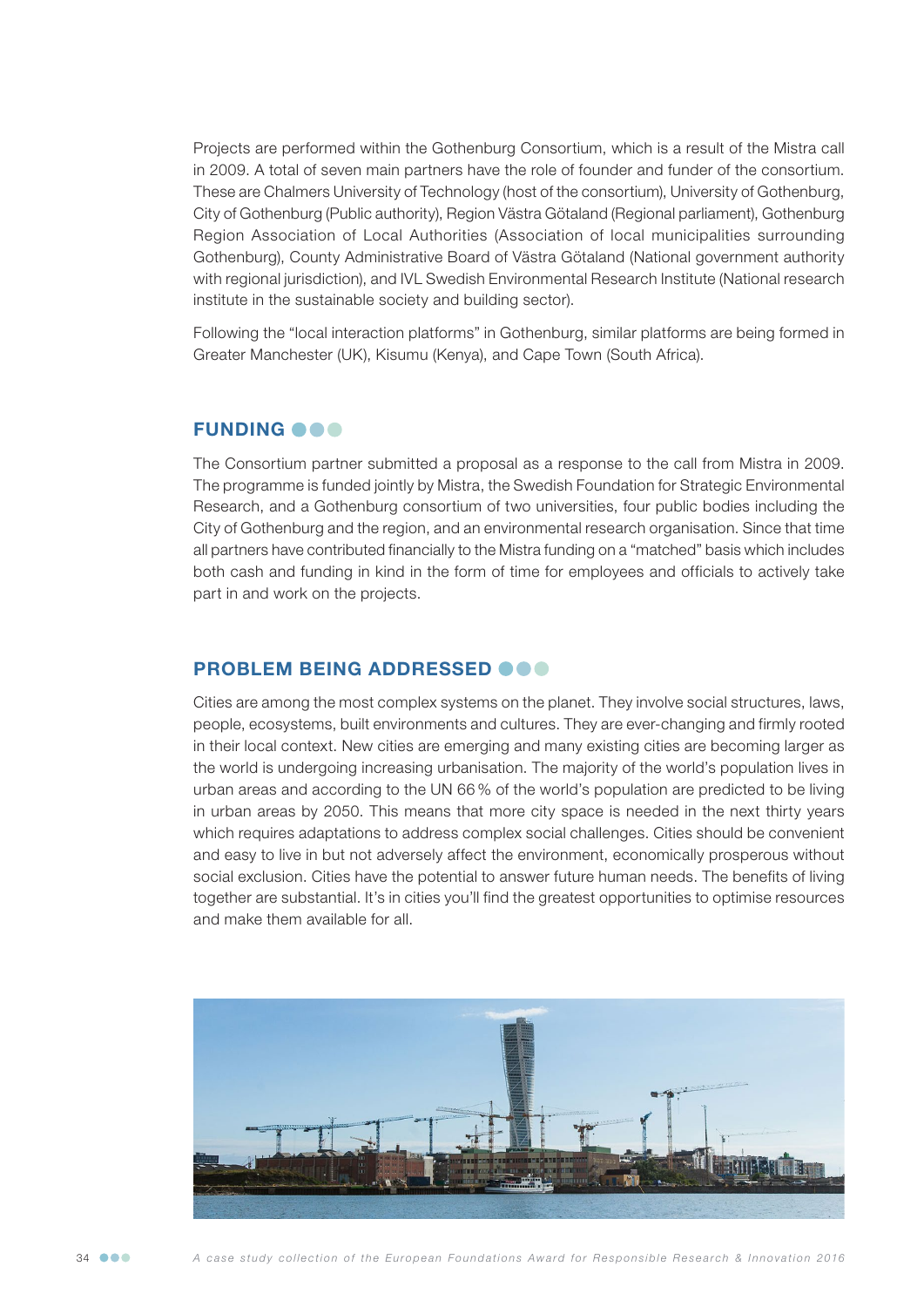## RESEARCH DESIGN AND SOLUTION OOO

Mistra Urban Futures gathers actors from research and practice to work together to co-create and co-produce knowledge. This sharing of knowledge, understanding and expertise from both fields is needed to enable sustainable futures. Since many different competences are also needed, academic and professional experts from a range of fields, from business to sociology, political science, architecture, biology, physical resource theory, law, human ecology, engineering sciences and design, are involved in different research projects.The research approach that Mistra Urban Futures follows can be described in three stages. The first step is to identify challenges and questions that need to be met and to mobilise resources. The second step is to generate knowledge and understanding through different research projects. The third step is to enable implementation of the results, working towards sustainable urban development.

Mistra Urban Futures has so far initiated some seventy different projects, more than fifty of which are linked to the Gothenburg platform. The various target groups, audiences and stakeholders were included in the projects from the very beginning through the creation of the "Gothenburg Consortium". The consortium has appointed an engagement officer who provides support on a regular basis for the involvement of different stakeholder groups in the various projects. This involvement is based on a firm belief that the challenges of urbanisation, global climate change and sustainability can only be met through collaboration and joint action. This inevitably leads to other challenges, such as integrating varying frames of reference and modes of operation.

Transdisciplinary research and knowledge production include acknowledging the values of all kinds of knowledge – not only academic knowledge. Consequently this also includes a responsibility to communicate in a transparent and participative way.

## GRAND CHALLENGE BEING ADDRESSED **@@@**

Urbanisation, global climate change and sustainability are major societal challenges and they cannot be solved through technological breakthroughs alone. On the contrary, there is a general understanding that these challenges can only be met through collaboration and co-production of knowledge, working across disciplines and societal sectors.

Mistra Urban Futures was formed to contribute to this development, particularly focusing on the issues concerning sustainable urban development. A consortium of partners, including researchers, practitioners and policy-makers have committed themselves to develop and work in trans-disciplinary and collaborative ways, with all stakeholders including citizens involved, to find academically excellent and practically relevant solutions to the challenges that exist.

## RESPONSIBLE RESEARCH AND INNOVATION **OOO**

Mistra Urban Futures uses general communication tools, such as a website, reports, books and book chapters, policy briefs and articles – each with their respective target groups. Social media plays an increasingly important role, not least with the opportunities social media offer for feedback and true two-way communication. The international review panel paid particular attention to this, and recommended adding an "engagement manager" to be appointed, not only to develop communication and dissemination, but also to contribute to the design of projects to allow as much dialogue and as many participative features as possible.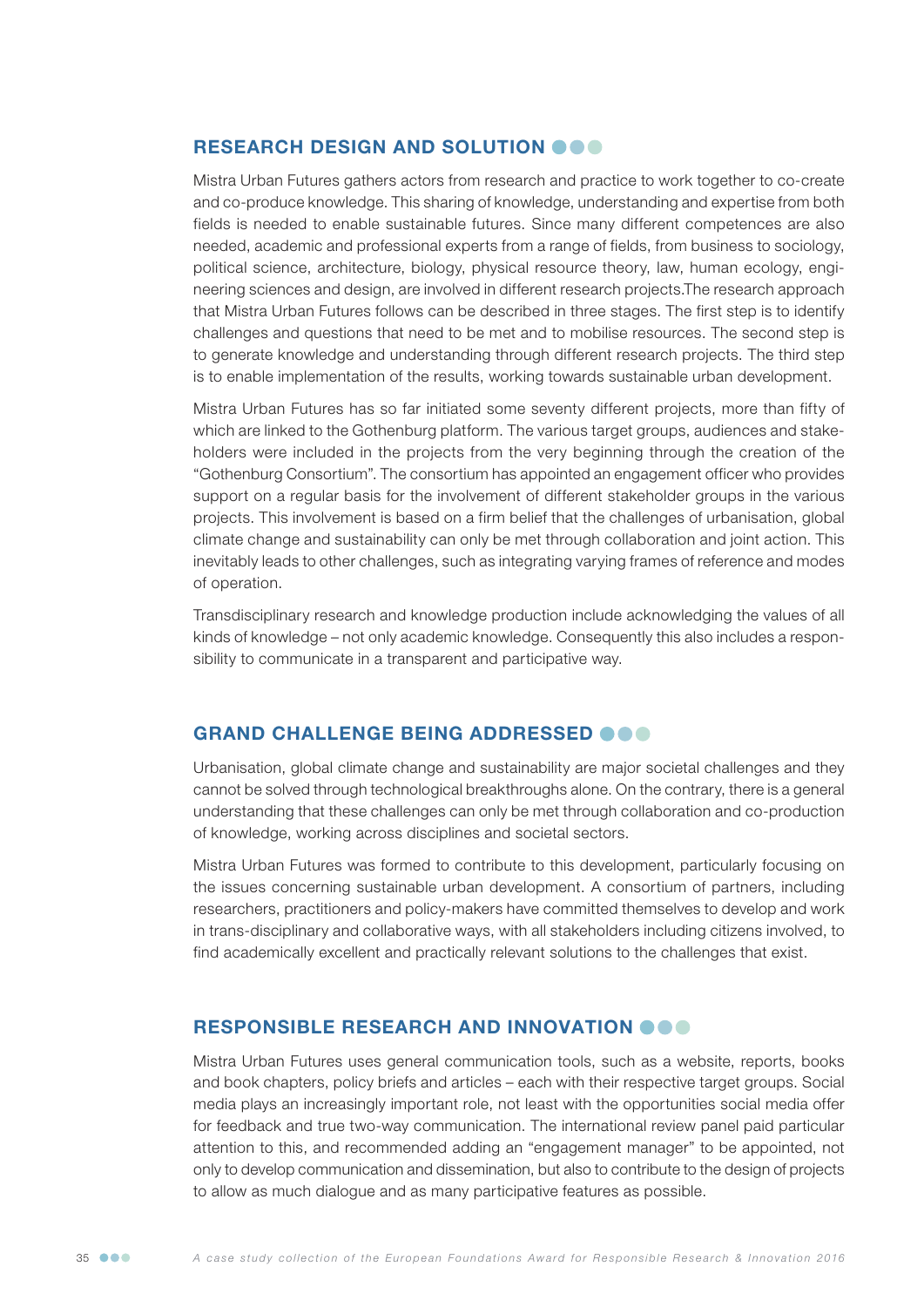The mid-term Review carried out in 2015 by an international review panel acknowledged the positive development of Mistra Urban Futures, including first and foremost the co-creation and co-production of knowledge approaches and subsequent results. The panel recommended that this approach should be further strengthened, including a recommendation to add further "engagement" knowledge and experience to the staff (see above). Furthermore, four "outcome studies" were carried out by the various platforms. All of these referred to the positive responses from policymakers and "practitioners" and city officials regarding the collaborative activities and the value of adding a research dimension to the policy and strategy work of a city.

The Strategic Plan for 2016-2019 and the Centre Operational Plan for 2016 reflect the conclusions of the mid-term Review and the subsequent funding decisions made by Mistra and the Gothenburg Consortium. This particularly includes the ongoing development of collaborative and comparative research, i.e. the "bottom-up" concept of local research results and issues being fed upwards and compared with other cities in similar or different contexts.

On 19-20 September 2016, Mistra Urban Futures organised its first 'Annual Conference' on the overall theme of 'Realising Just Cities', sub-titled 'Co-Production in Action'. This is meant to be the first in a series of annual conferences covering the development of transdisciplinary research and knowledge production for sustainable urban development. The conference explores a number of issues concerning 'just cities', primarily around contextualising the challenges of the just city and the need for social sustainability, which is only achievable through participation and co-creation, including in the initiation and implementation of research and its results.

The conference continues with workshops for those who want to engage further with the Centre and its projects, thus developing the 'core processes' of urban change, urban knowledge and urban governance that constitute a basis for sustainable urban development, with the aim of creating accessible, green and fair cities. Finally, from 2016, all publications by researchers and other authors of Mistra Urban Futures are Open Access as far as possible; exceptions are only made for previously agreed publications, books and similar. A separate budget has been allocated to cover OA fees, including books that can be downloaded for free.



*Key words characterising 'just city' conference*